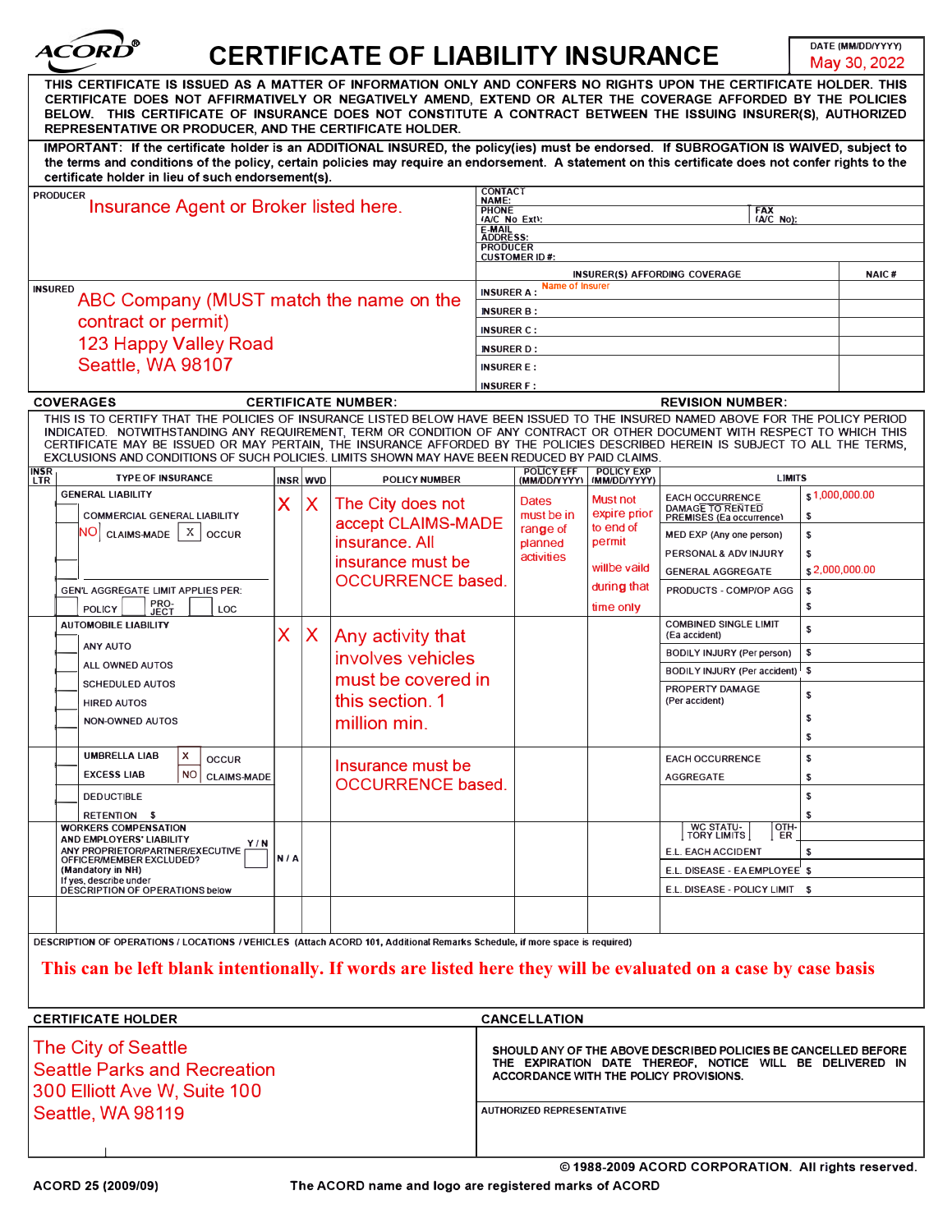### POLICY NUMBER: **XXXXXXXX COMMERCIAL GENERAL LIABILITY Policy # must match certificate**

CG 20 26 07 04

THIS ENDORSEMENT CHANGES THE POLICY. PLEASE READ IT CAREFULLY.

# **ADDITIONAL INSURED - DESIGNATED PERSON OR ORGANIZATION**

**This endorsement modtfles Insurance provided under the following:** 

**COMMERCIAL GENERAL LIABILITY COVERAGE PART** 

**SCHEDULE** 

| Name Of Additional Insured Person(s) Or Organization(s)                                                                                                                      |
|------------------------------------------------------------------------------------------------------------------------------------------------------------------------------|
| <b>CHY OF SEATTLE</b><br>(ONLY-No other words)                                                                                                                               |
| Endorsements that name the City of Seattle as additional insured as required by or only to the<br>extent required by Contract, Lease or Dther document will not be accepted. |
|                                                                                                                                                                              |

Section  $H - W$ ho is An Insured is amended to in**elude as an additional insured the penson(s) or orgaoization(s) shown in the Schedule, but only with respect to liability for "bodily injury". "property damage• or •personal and advertising Injury" caused, in whole or** in part, by your acts or omissions or the acts or omis**sions of those acting on your behalf:**

- **A. In the performance of your ongoing operations; or**
- **a. In connection with your premises owned by or rented to you.**

# **SAMPLE ONLY**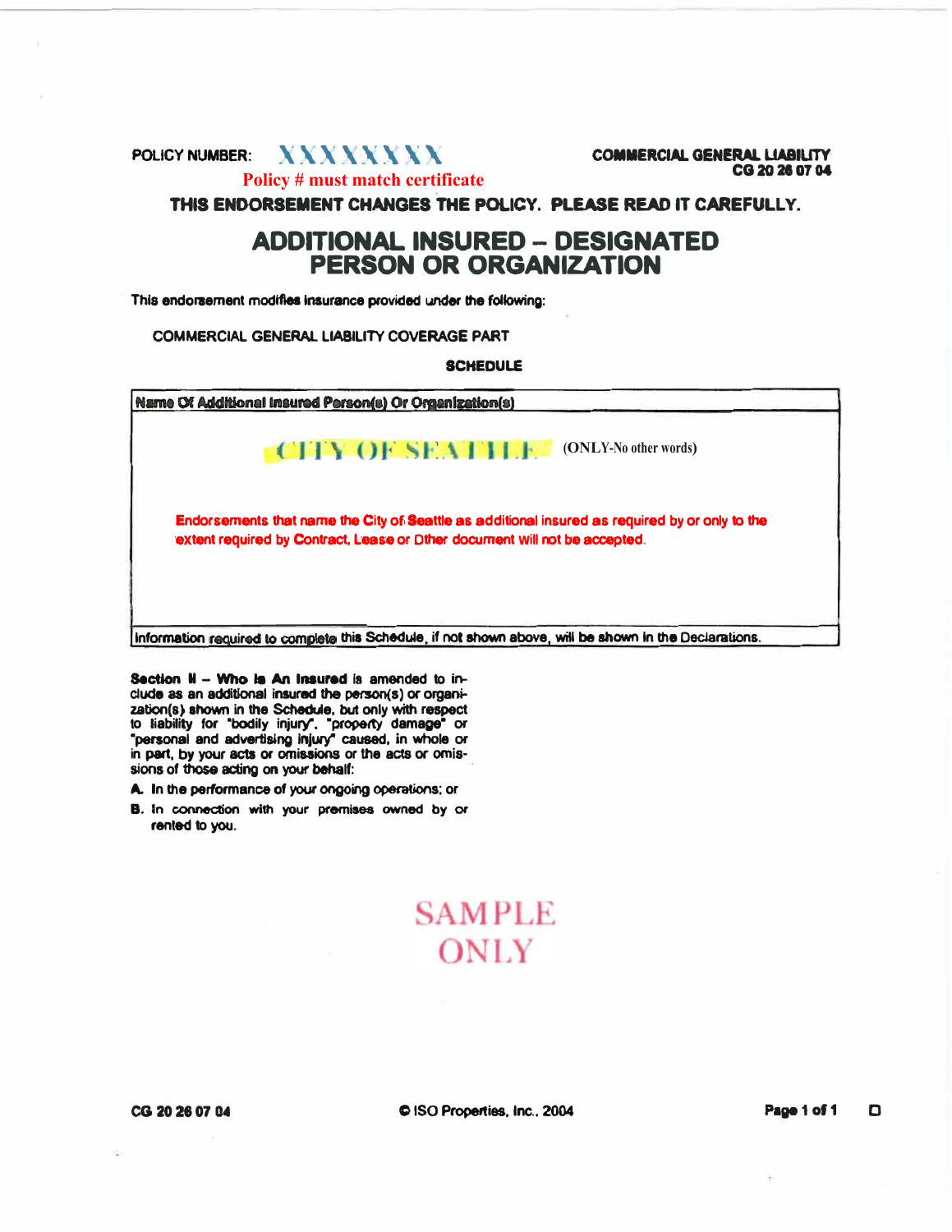# **CITY OF SEATTLE SEASONAL CONCESSIONS INSURANCE REQUIREMENTS**

#### **INSURANCE IS REQUIRED TO BE APPROVED PRIOR TO VENDING**

# **SEND CERTIFICATION WITH ADDITIONAL INSURED CERTIFICATE AND FORM CG 20 26**

#### **Email: sprconcessions@seattle.gov**

#### **BASIC PERMIT REQUIREMENTS: Detailed requirements listed further below**

- **CGL LIMITS \$1,000,000 CSL PER OCCURRENCE, \$2,000,000 AGGREGATE.**
- **30 DAY PRIOR WRITTEN NOTICE OF CANCELLATION EXCEPT 10 DAYS FOR NON-PAYMENT OF PREMIUM.**
- **"CITY OF SEATTLE" NAMED AS AN "ADDITIONAL INSURED" UNDER A FORM # CG 20 26, FOR PRIMARY AND NON-CONTRIBUTORY LIMITS.**POLICIES THAT NAME THE CITY OF SEATTLE AS ADDITIONAL INSURED ONLY TO THE EXTENT REQUIRED BY CONTRACT, LEASE OR OTHER DOCUMENT WILL NOT BE ACCEPTED**.**
- **INCLUDE A COPY OF THE ACTUAL "ADDITIONAL INSURED" POLICY ENDORSEMENT THAT MEETS THE ABOVE REQUIREMENTS.** MUST INCLUDE POLICY NUMBER AND "CITY OF SEATTLE" UNDER SCHEDULE.
- **Auto Liability:** If vehicles are used for other than nominal and standard commute purposes, a policy of Business Automobile Liability, on an insurance industry standard form (CA 00 01) or equivalent including overage for owned, non-owned, leased or hired vehicles, or equivalent coverage. Minimum limit of insurance shall be \$1,000,000 CSL per occurrence.

 **CERTIFICATE HOLDER:** *FOR NOTICE OF CANCELLATION PURPOSES ONLY! DO NOT MAIL CERTIFICATION TO THE CITY. SEE GREEN BOX ABOVE FOR E-MAIL ADDRESS*

City of Seattle Seattle Parks and Rec. 300 Elliott Ave W, Suite 100 Seattle, WA 98119

## CITY OF SEATTLE INDEMNIFICATION OBLIGATIONS

A. Permit Obligation: Permit will indemnify, defend, and hold the City, its elected officials, officers, employees and agents harmless from any and all claims, actions, suits, proceedings, damages, costs, and expenses (including reasonable fees of attorneys and paralegal assistants) whatsoever arising out of the use and occupation of the public premises authorized by this contract and any act or omission of the contractor or any of its officers, employees, agents, licensees, subpermittees or the invitees of any of the same (hereinafter collectively referred to as "actors") including patent, trademark and copyright infringement; or arising out of or relating to any concurrent act or omission of any of the above-referenced actors and the City or any City officer, elected official, employee or agent; Provided, that nothing herein shall be construed as requiring the Contractor to indemnify the City against liability for bodily injury or damage to property caused by or resulting from the sole negligence of the City or of any of its officers, elected officials, employees, or agents. The indemnification obligation set forth in this section shall survive the expiration or earlier termination of this Permit.

B. City's Obligation: Except as provided under Subsection C hereof, the City shall indemnify and hold harmless the Contractor and its officers, employees and agents from any and all claims, actions, suits, proceedings, damages, costs, and expenses (including reasonable fees of attorneys and paralegal assistants) claimed by any person or entity and arising out of the sole negligence of the City or of any City officer, elected official, employee or agent under this Permit.

C. Indemnification Regarding Any Alteration, Addition, or Improvement Attached to Real Estate: Where any bodily injury or damage to property results from or arises out of any construction, alteration, repair, addition to, subtraction from, improvement to, or maintenance of, any building, road, excavation, or other structure, project, development, or improvement attached to real estate, including moving and demolition in connection therewith, the indemnification provided pursuant to Subsections A and B hereof shall be limited to the extent of the indemnitor's negligence.

If questions or issues arise,call Amber Udelhoven at (206) 386-4531 or email amber.u[ndelhoven@seattle.gov](mailto:keith.ayling@seattle.gov)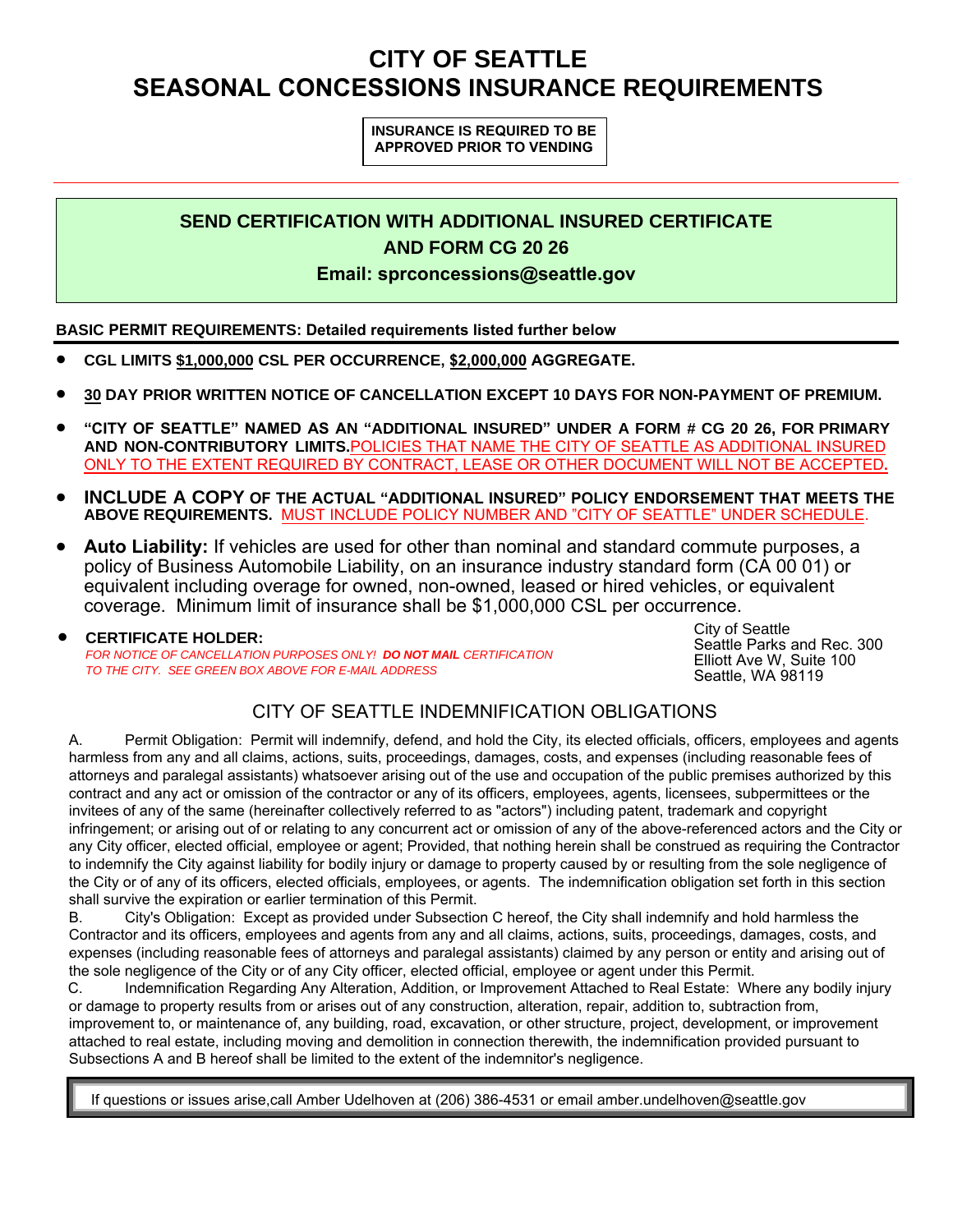#### **CITY OF SEATTLE SEASONAL CONCESSIONS PERMIT INSURANCE REQUIREMENTS**

The City of Seattle requires that all Seasonal Concession be supported by evidence of insurance coverage for the term of the permit. Prior to commencing any of the activities approved by the Seasonal Concessions Use Permit as represented by two original dually signed permit and a medallion permit, the applicant, at no expense to the City, shall obtain and file with the Seattle Parks and Recreation Department that must meet the minimum requirements stated hearin:

All insurance policies (1) shall be subject to approval by the City's Risk Management Department as to company, form and coverage; (2) shall be primary to and non-contributory with all other insurance and self-insurance maintained by the City, and (3) must protect the City from any and all claims and risks in connection with any activity performed by the applicant by virtue of this permit or any use and occupancy of the Premises authorized by this permit (4) additional requirements listed below.

#### **A City Park Concession Use Permit will not be issued until the insurance has been approved by the Seattle Parks and Recreation staff and/or Risk Management.**

- 1. **Commercial General Liability.** Written on an insurance industry standard occurrence form (CG 00 01 10 01) or equivalent with:
	- Premises/Operations Liability
	- Products/Completed Operations
	- Personal/Advertising Injury
	- Contractual Liability
	- Independent Contractors Liability (if applicable)
	- Stop Gap or Employers Contingent Liability (if applicable)
	- Owned and Non-Owned Watercraft (if applicable)
- 2. Where liability insurance is required by any section of the Seattle Fire Code, or as a permit condition for any controlled hazardous activity, including pyrotechnic activities, with an approved permit from City of Seattle Fire Marshal: Minimum limits **\$2,000,000** CSL per occurrence and annual aggregate with no deductible. The Fire Chief or the Fire Chief's authorized representative may increase or decrease these amounts.
- 3. **Motorized and/or power supported tool and equipment activities**, including chainsaws, hydraulic lifts, drilling augers, bucket lifts, and other items: Minimum limits **\$2,000,000** CSL per occurrence.
- 4. **Motorized individual participant activities, including** motorcycles, jet skis, powered model cars, boats and planes, and non-standard personal car activities: Minimum limits **\$2,000,000** CSL per occurrence.
- 5. **Motorized and motor assisted carnival type rides**, bungee jumps, trampolines, orbital rides, and related rides and attractions commonly associated with a fair or carnival: Minimum limits **\$5,000,000** CSL per occurrence.
- 6. **Valet Parking.** Requires Commercial General Liability or Garage Liability (with limits as per paragraph 1.) with Garage Keepers Legal Liability limits of not less than \$150,000 each vehicle/\$500,000 per location for ACV Comprehensive and Collision to insure vehicles in the care, custody or control of the valet. Deductible shall not exceed \$500.
- 7. **Volunteers. Commercial insurance** provisions must be documented for all Volunteers, with\ minimum limit of\$25,000 per person Medical/AD&D, and personal liability with a minimum limit of \$100,000 per person. Volunteers driving in the course of their activity must have current liability insurance that meets the State of Washington statutes. Permit holders are encouraged to require, or provide, excess liability insurance for their volunteer drivers.